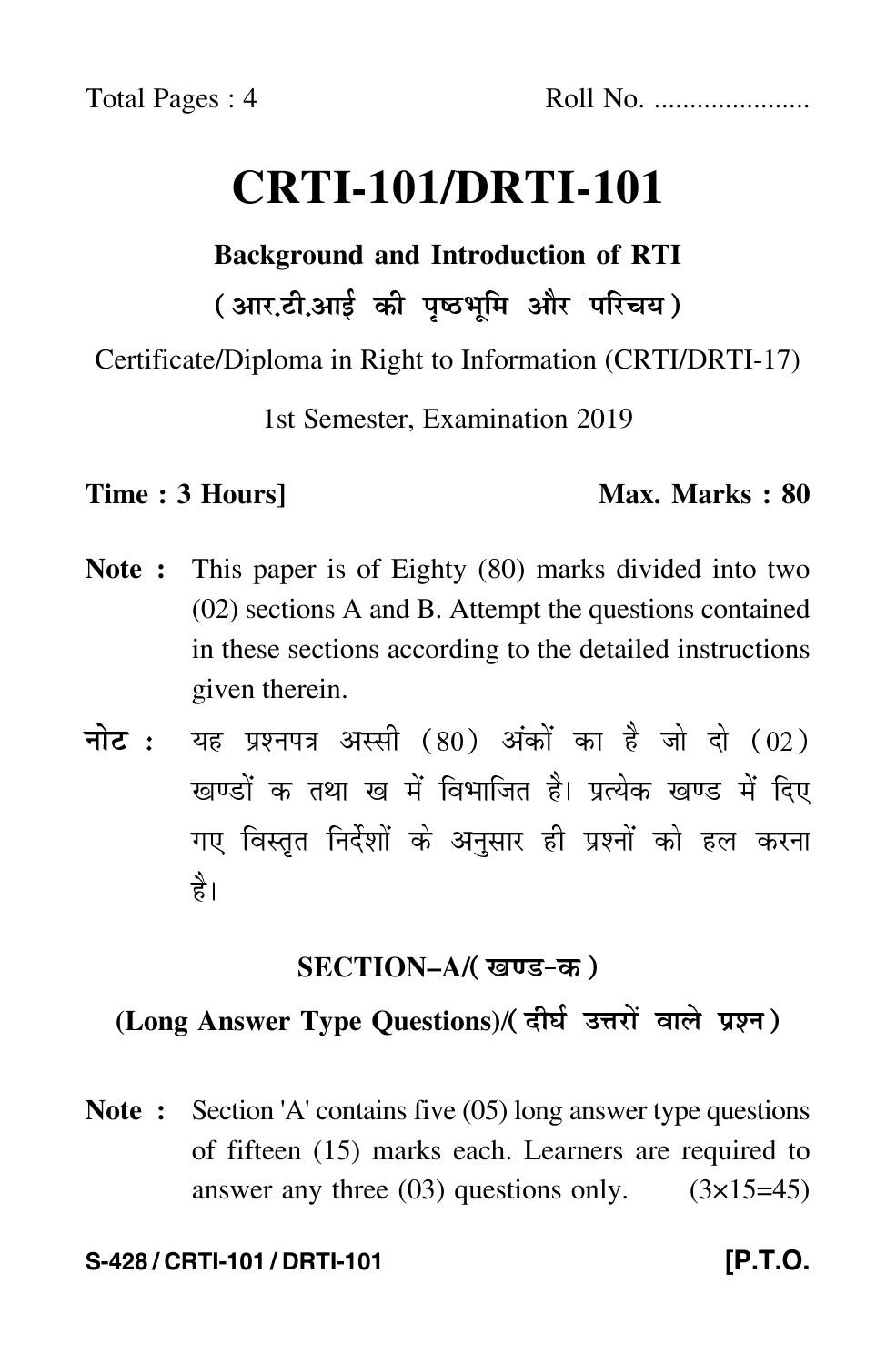- <mark>नोट</mark> : खण्ड 'क' में पाँच (05) दीर्घ उत्तरों वाले प्रश्न दिये गये हैं, प्रत्येक प्रश्न के लिए पन्द्रह (15) अंक निर्धारित हैं। शिक्षार्थियों को इनमें से केवल तीन (03) प्रश्नों के उत्तर देने हैं।
- **1.** Whether right to information is a fundamental right of a citizen ? Why the enactment of a separate 'Right to information Act' was needed ? Discuss.

क्या सूचना का अधिकार एक नागरिक का मूल अधिकार है? 'सूचना अधिकार अधिनियम' के पारित करने की आवश्यकता क्य Ì पड़ी?

**2.** Explain the main objectives and provisions of the Right to Information Act, 2005.

सूचना अधिकार अधिनियम, 2005 के मुख्य उद्देश्यों एवं प्रावधानों को विवेचना कोजिए।

**3.** Explain the powers and functions of 'Information commissions' under the Right to information Act.

सूचना अधिकार अधिनियम के अन्तर्गत 'सूचना आयोगों' की शक्तियों एवं कार्यों को समझाइए।

**4.** What procedure is adopted by 'Assistant Public information officer' after receiving the application for information ? Discuss.

सूचना हेतु प्रार्धनापत्र प्राप्त होने पर सहायक लोक सूचना अधिकारी द्वारा क्या प्रक्रिया अपनायी जाती है? वर्णन कीजिए।

# **S-428 / CRTI-101 / DRTI-101 [ 2 ]**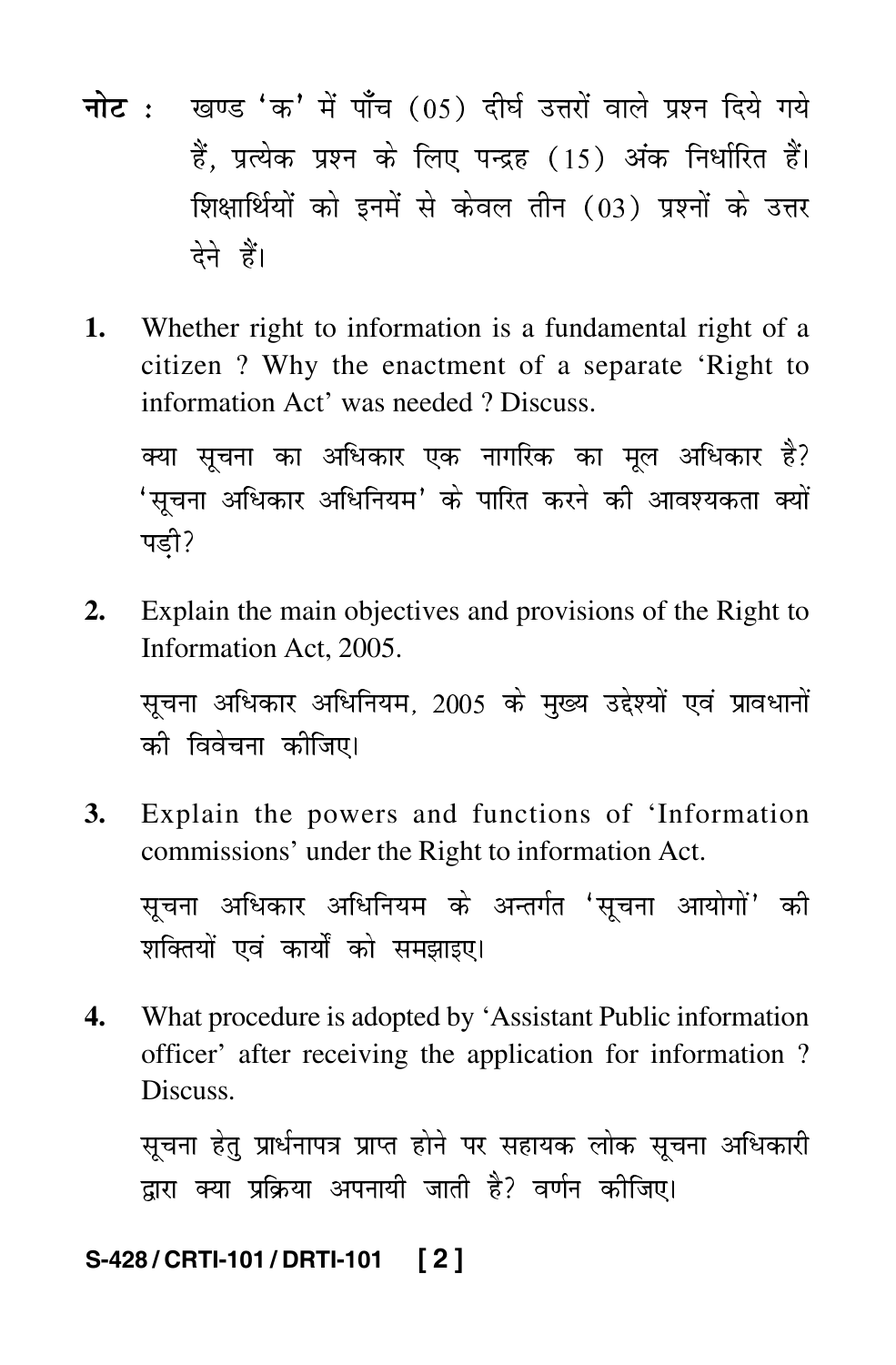**5.** What are the main issues faced by the Public information officer in providing information ? Discuss in detail.

वे कोन से मुख्य मुद्दे हैं जिनका सामना लोक सूचना अधिकारी को सचना निर्गत करने में करना पडता है? विस्तृत वर्णन कीजिए।

### **SECTION–B/**

# (Short Answer Type Questions)/(लघु उत्तरों वाले प्रश्न)

**Note :** Section 'B' contains eight (08) short answer type questions of seven (07) marks each. Learners are required to answer any five (05) questions only.

 $(5 \times 7 = 35)$ 

- <mark>नोट</mark> : खण्ड 'ख' में आठ (08) लघु उत्तरों वाले प्रश्न दिये गये हैं, प्रत्येक प्रश्न के लिए सात (07) अंक निर्धारित हैं। शिक्षार्थियों को इनमें से केवल पाँच (05) प्रश्नों के उत्तर देने हैं।
- **1.** 'The disclosure of informations regarding functioning of the government must be the rule, and secrecy an exception.' Comment.

'सरकार के कार्यों के सम्बन्ध में सूचनाओं का खुलासा एक नियम होना चाहिए और गुप्तता एक अपवाद।' टिप्पणी कीजिए।

**2.** What do you understand by the term 'public authority' under the Right of information Act, 2005 ?

सूचना अधिकार अधिनियम, 2005 के अन्तर्गत 'लोक प्राधिकारी' से आपका क्या अभिप्राय है? स्पष्ट कीजिए।

# **S-428 / CRTI-101 / DRTI-101 [ 3 ] [P.T.O.**